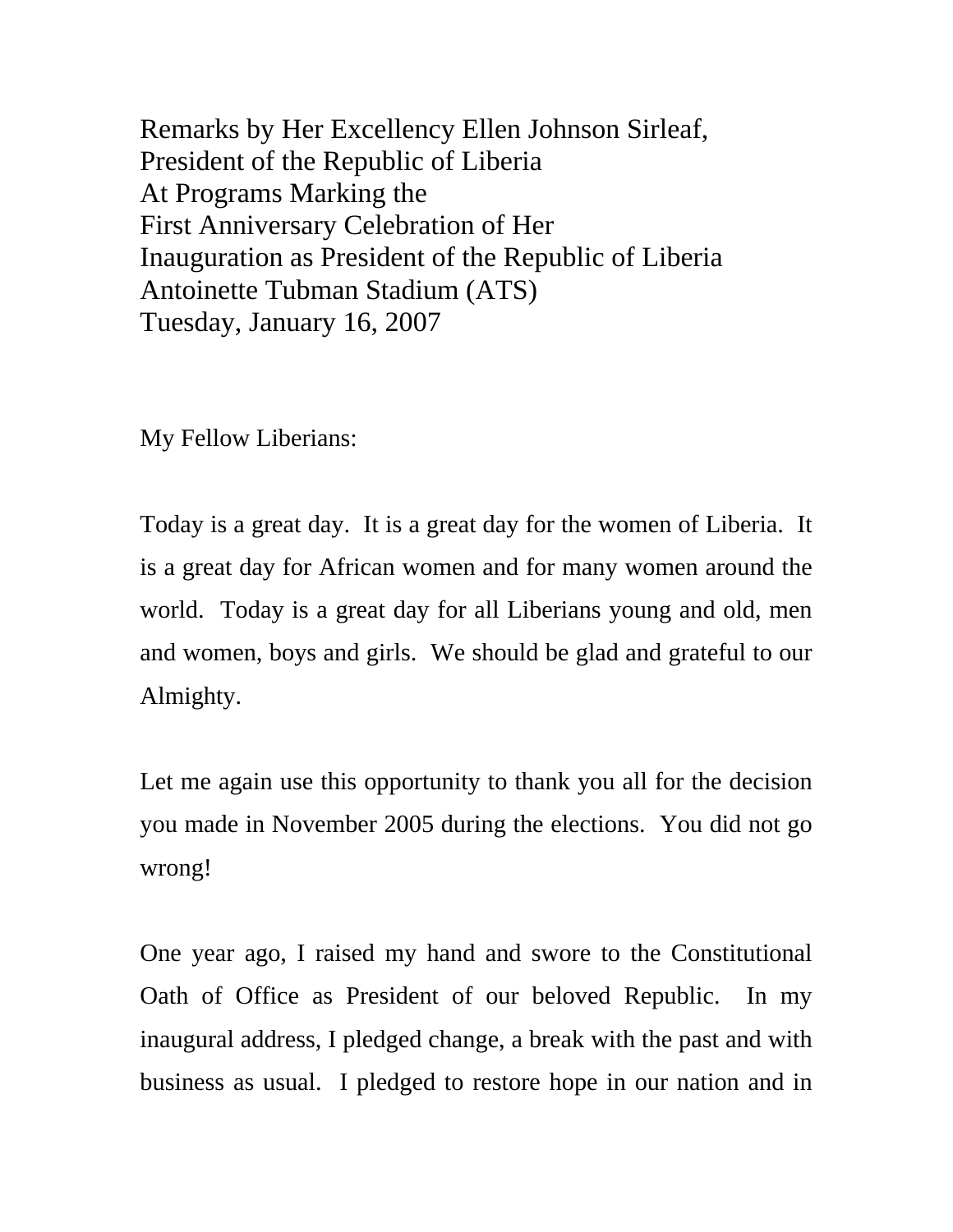our peoples. I pledged to heal our national wounds and reunite our people. I pledged to revive and improve our economy and create job opportunities. I pledged a new birth of freedom and democracy and the rule of law in our land. I pledged an agenda of renewal and progress. On that historic day, I pledged accountability and transparency in the management of the affairs and resources of our country.

It was high noon that day. The air surrounding the inaugural grounds and throughout our country was euphoric and expectant. Our nation and people were and remain hopeful.

 Today, we have come a full 365-day circle and it is only fair to take stock of our progress, our challenges and of the work that lies ahead of us individually and collectively.

But, before we do so, let me ask each of you in this place as well as those who are under my voice by radio, to stand and together observe three minutes of silence in thanksgiving to Almighty God whose mighty and wise Hands guided and steered us and the affairs of this Republic during these difficult, but rewarding twelve months.

Thank you!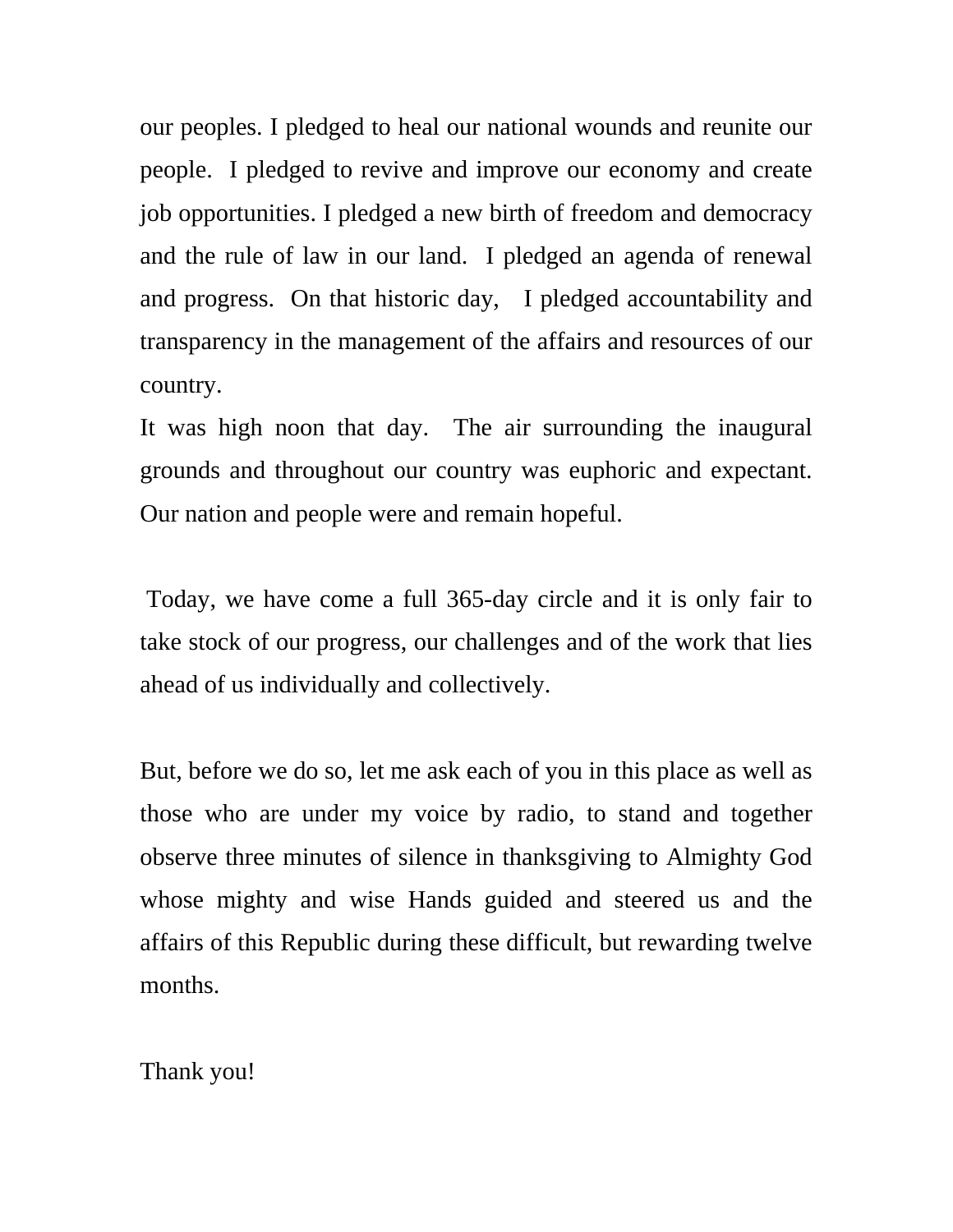My Fellow Liberians:

## **Peace, Security and Stability**

At the end of our first year, I am proud to say that, albeit still fragile, our country is at peace. Our country is secure, and it is stable poised to begin anew. This is one major achievement for which each and every Liberian should be grateful and proud. It is one achievement for which we should all be thankful to our security forces, old and new. We are thankful also to our subregional, regional and global partners and friendly Governments. They have stood by and with us. They have sent their young men and women and contributed enormous resources to create and maintain the peace which we enjoy today. We also thank the Vice President, Ambassador Joseph N. Boakai and his able office staff for all the support we received during the past year.

Equally important, we are grateful to the Liberian people for their understanding and contribution to the peace and stability we are experiencing today. Only a year ago, some thought that our country could never know peace. Only a year ago, not too many of people believed that the national rebirth we spoke of and witness today was possible and within our grasp. And I know that there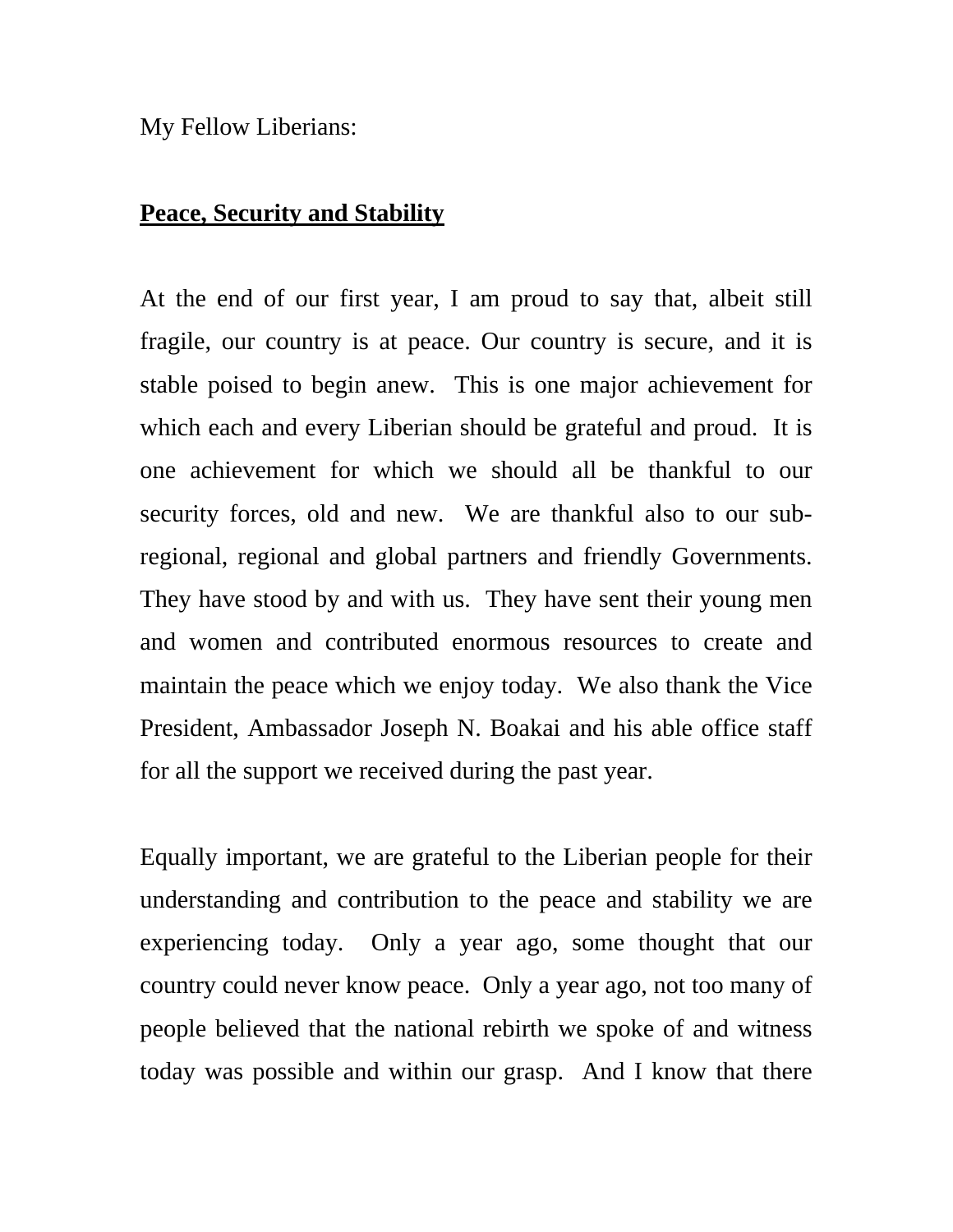are still some out these who believe that peace and stability are only here with us for a short while.

But together, we can and will defy and prove that they are wrong.

Together, we will ensure that our peace, our security, our stability, and our democracy remain irreversible-and strong. The challenge that we do not go back into conflict is ours. Let us face it together with all the resolve within us.

My Fellow Liberians;

## **National Reconstruction and Rebuilding**

I am proud to say today that our reconstruction and rebuilding efforts have taken on greater dimension. We are beginning to see fruits from these efforts. Hard choices had to be made and difficult decisions taken. We are proud because if we consider what our government inherited a year ago, and see where we are today as a nation and as a people; there is cause for all of us to be proud.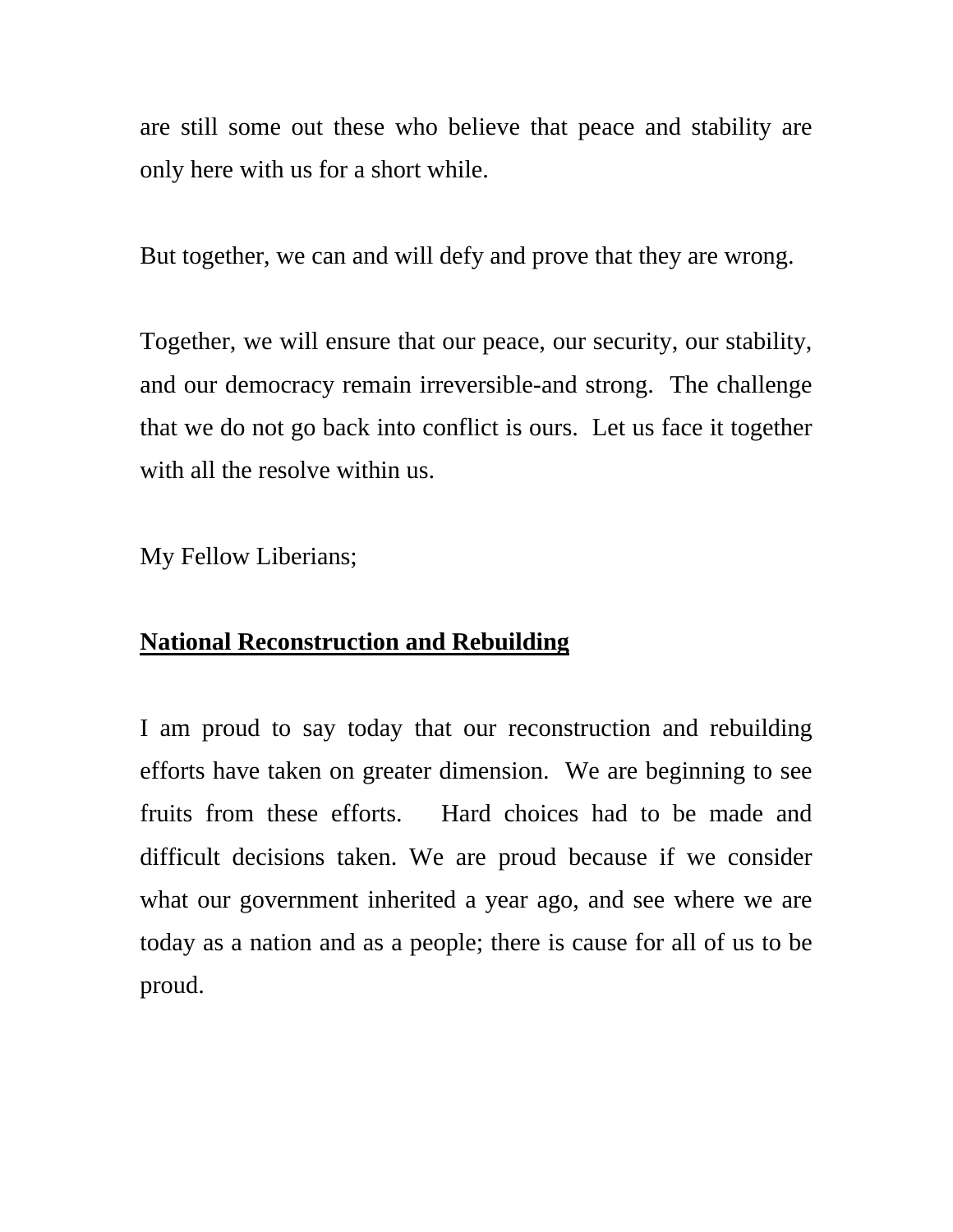- ♦ A year ago, the Security Sector Reform and famous G-Map Programs were started by the then National Transitional Government of Liberia. Today, we have given the meaning.
- A year ago, open corruption was largely the order of the day. To be honest in government was seen as being stupid. Today, we all know the story. If you misuse the public thrust, you will be brought to justice. Today, we are setting the standards not only for the past, but for the current and for future governments.
- A year ago wastage in our economy was felt or seen in various sectors and areas. Today, more than 17,000 ghosts have been discovered and removed from public payrolls. Total leakages in our state owned enterprises revenue baskets have been reduced considerably.
- A year ago, thousands of our children languished at home or on the streets in petty trading because of the lack of means to pursue an education. Consequently, we have enforced compulsory primary education which has led to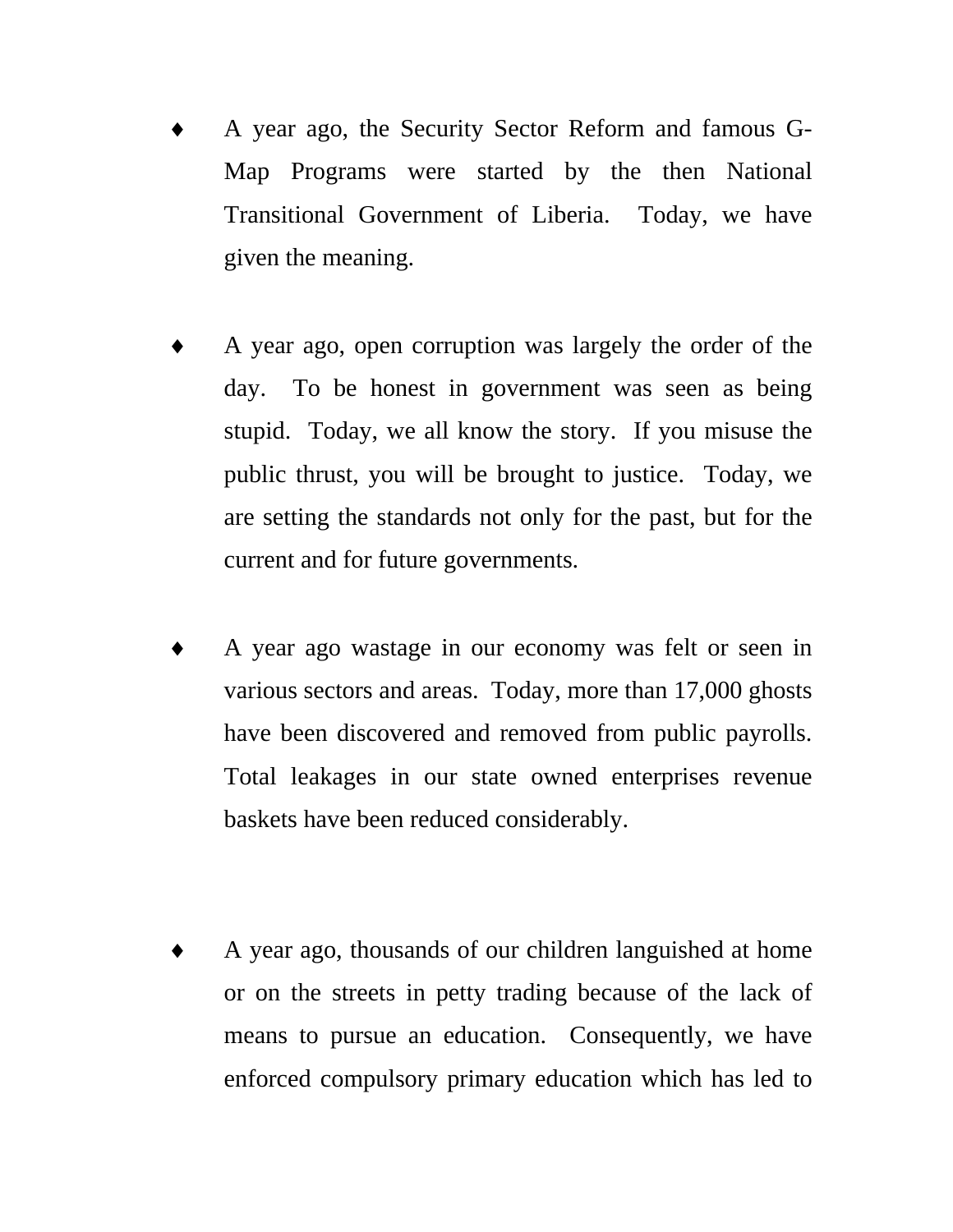80% increase in the enrollment at the primary level, the majority of which are girls who have been traditionally neglected.

- 365 days ago, there was not a place where one could switch on public lights in our country. Opening public water taps did not exist a year ago. Toady, in a small but modest way, some of our institutions and some residents in some parts of our capital city and a few other cities can turn on public lights and water.
- A year ago we inherited a nation with a largely non functional road system. Today, we are fast at work trying to repair our primary roads, reopening secondary roads and repairing bridges in both urban and rural areas.
- A year ago, our villages and towns were dead with very little economic and social activities going on, while their people were in refugee and displaced camps. Traveling in the country side brought dismay and a sense of helplessness. Today, men and women, young and old, and nearly all displaced have returned and many are gearing up to return to start their farms, to reconstruct their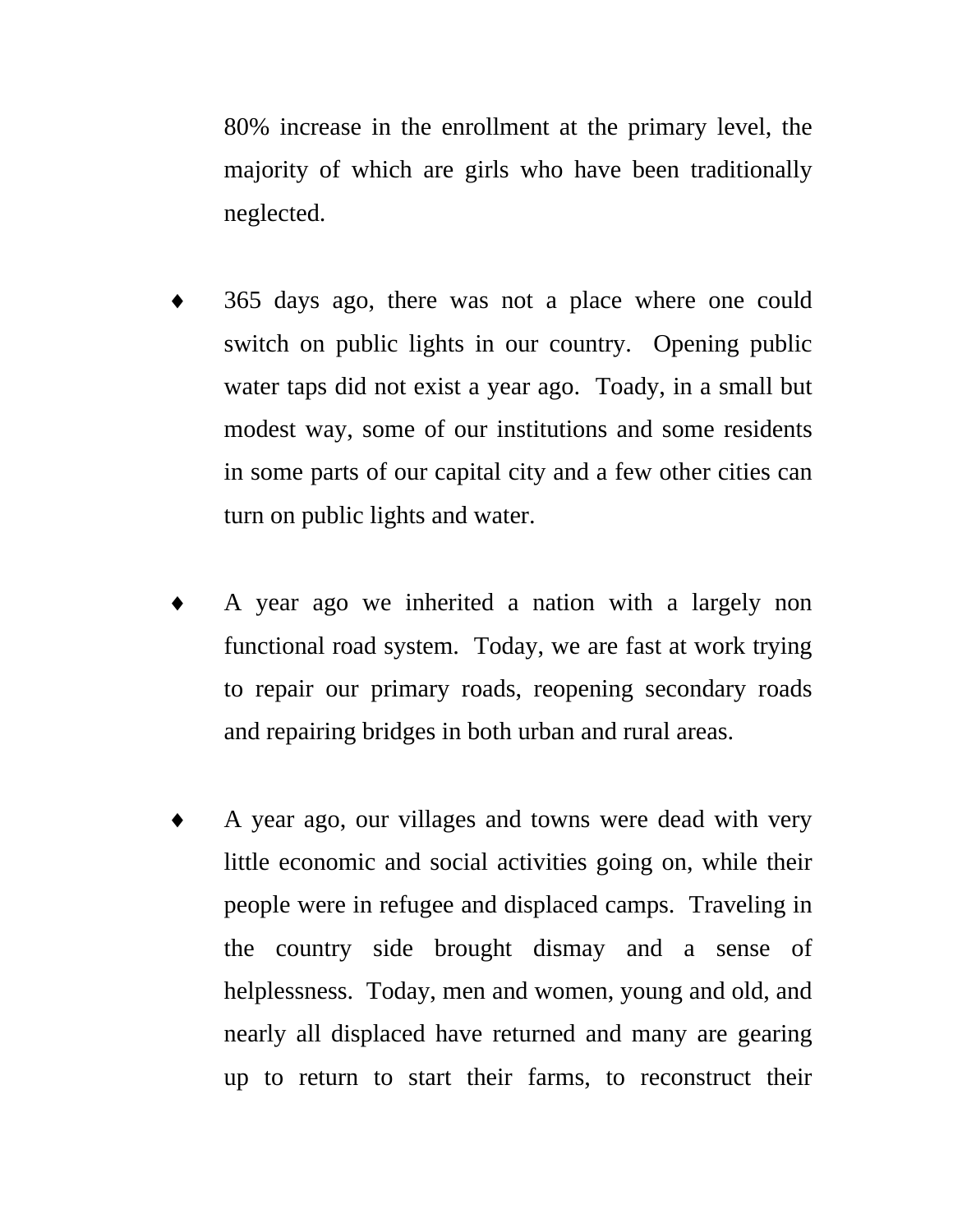villages, to improve the social and economic conditions of the counties.

- For the first six months of the fiscal year, reported public revenue inflow stood at US\$31million. In six months of our first fiscal year, public revenue at US\$74million almost doubled comparing calendar years 2006 and 2005, we can boast of a 40% revenue increase.
- A year ago when we took the oath of office, the government was indebted to various persons who had rendered services; civil servants, the security services, foreign diplomatic missions, former legislators, suppliers, pensioners. These obligations, many of them bogus totaled over US\$900million. Many of these with legitimate claims had not taken pay for a long period of time. Today, some of those outstanding obligations have been met, pensions have been increased and we are current in payroll to just about everyone for the period of our stewardship.
- A year ago, concession rights for our forest and mining resources were tilted against our national interest. Today,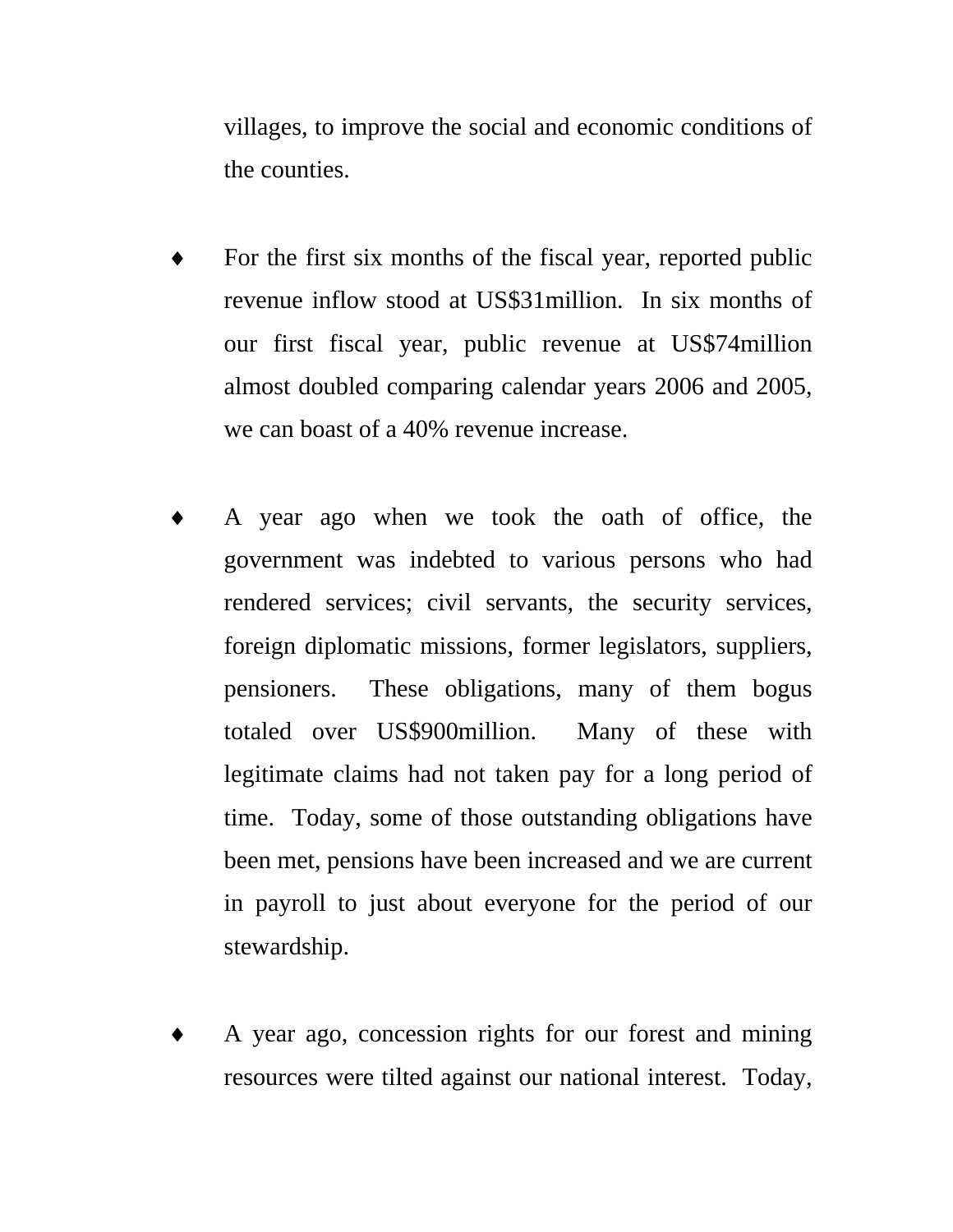we have in place a new forest law and a model framework for concessions that is compliant with international standards and protective of our national interest. With this the sanctions on our forest operations have been lifted.

- A year ago we took the position that many of the concession agreements and contracts, some ratified by our National Legislature, did not meet the national interest test. We have reviewed some 100 of these, many of which will be cancelled and others renegotiated to ensure appropriate benefits to government. The most important of these, Mittal Steel, has been concluded which will bring an over US\$900million impetus to our economy.
- A year ago, our national budget was a hidden secret. How much money government mobilized and how it was spent were all done in secret and out of public view. 365 days later, regular fiscal reports are published for public consumption, and the national budget an open book. We have also made public audit reports and UN Panel Reports, taking the risk of a misunderstanding of the assessment and findings.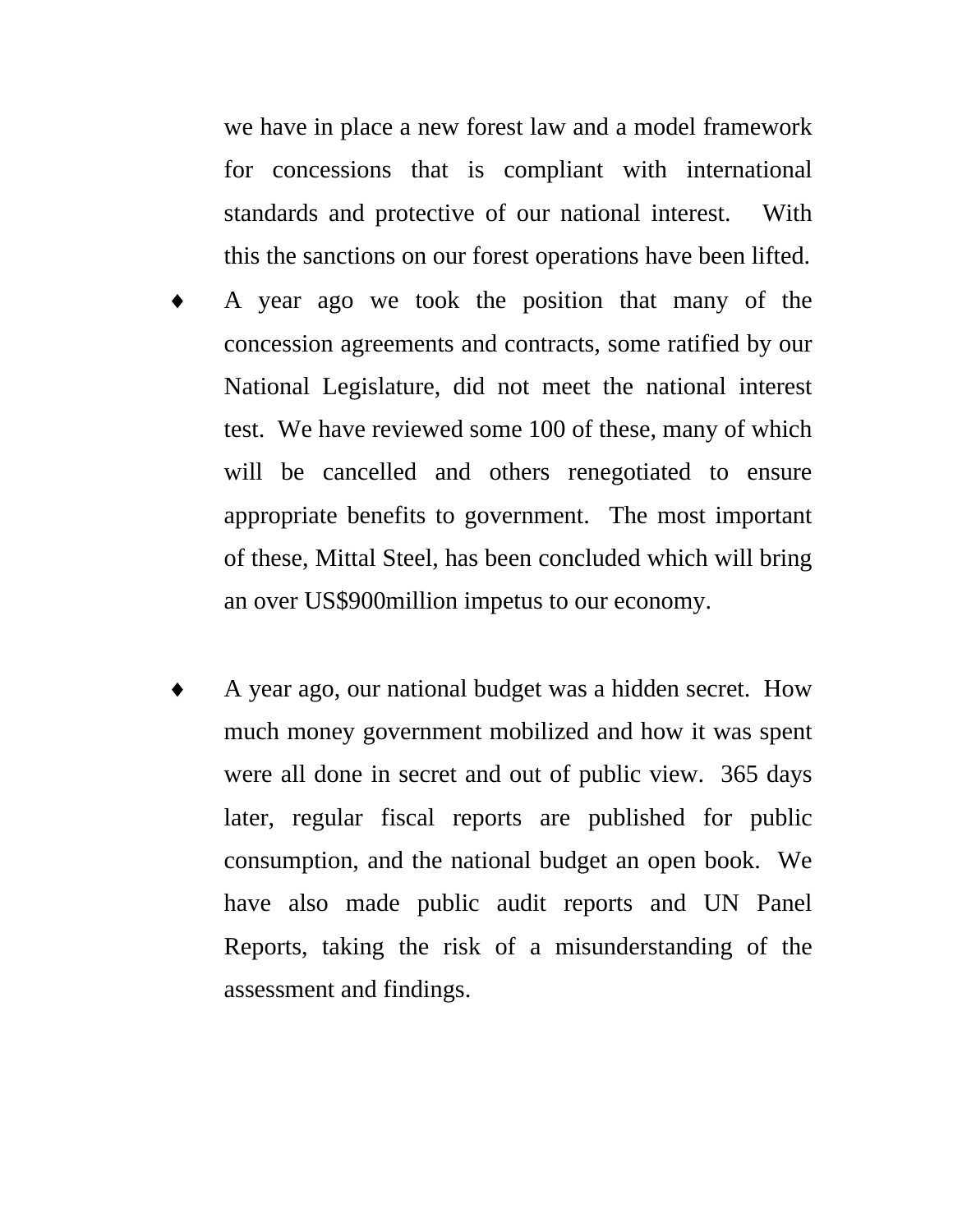- A year ago, our government functionaries lacked the requisite capacities to do the job. Today, we can boast of an inclusive and competent government comprising professionals who have demonstrated leadership and ability and vast experience. We were convinced that in order to deliver on our promises, we must have a government that is efficient, honest, and accountable. I am glad to say that by and large the cadre of managers currently serving in our Administration brings these qualities to governance.
- In this regard, we are proud to report that the 21 person Cabinet is composed of 5 Unity Party 6 from the several opposition parties and 10 who have no avowed political association. More importantly, 5 of our Cabinet members are women in strategic positions, representing 25% and at the Deputy and Assistant level we have reached an average of 40%. Moreover, 5 or our 15 Superintendents are women representing 33% and 2 or the 5 Associate Justices after confirmation of the recently nominated will be women. I dare say our record on women role in government is good.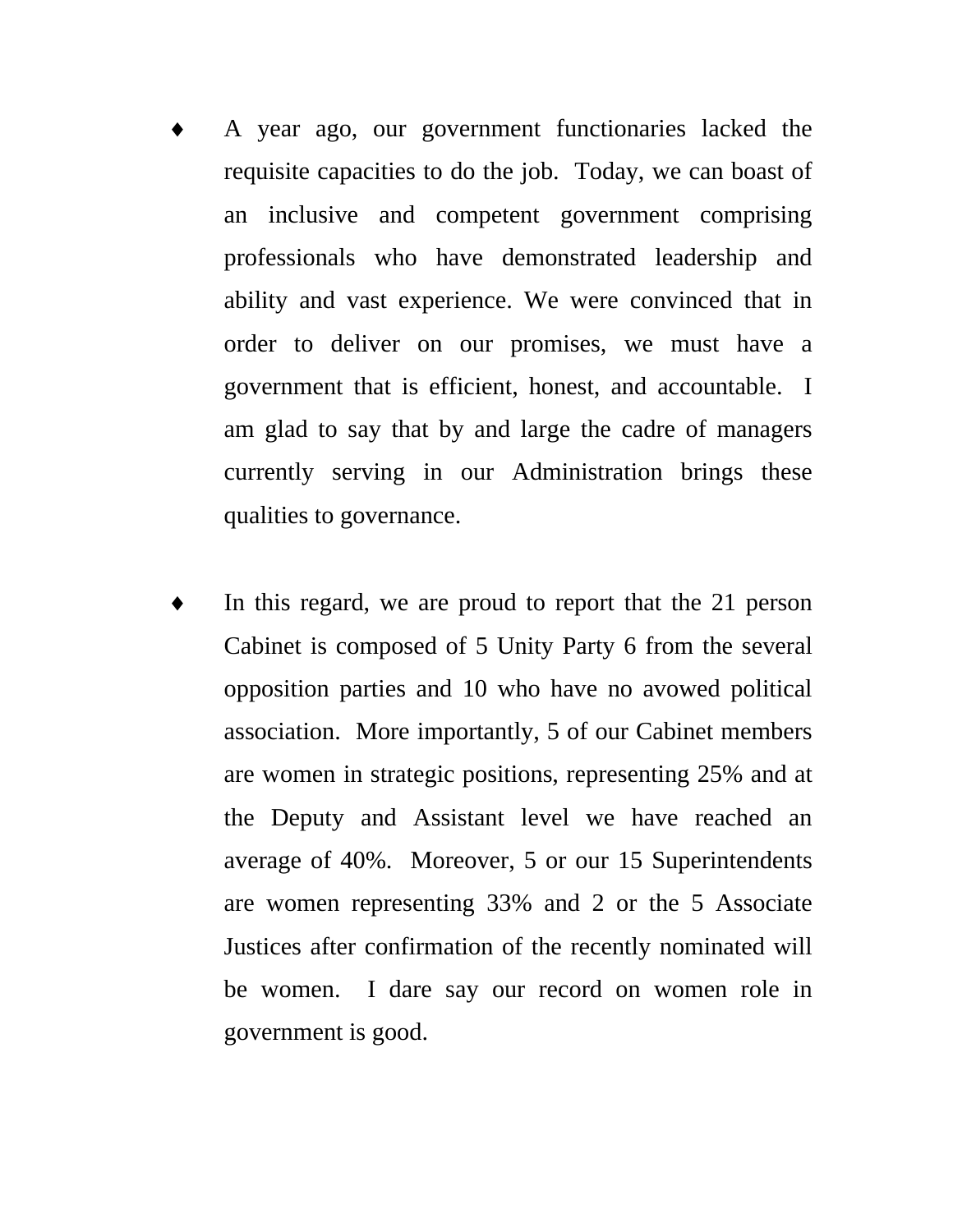- A year ago, we could hardly talk of support beyond government and its few partners. Today, we have mobilized over US\$5million form private individuals and Institutions to support education of our girls, improvement of our market place and support for Liberian businesses.
- A year ago our national image abroad was more of shame and disgrace with Liberians concealing their identities in international circles. Today, we have regained our lost image and have begun improving the confidence level of our partners. Today, we walk once more with pride and dignity, as our country is visited by eminent leaders and we are invited to participate in important international events.
- ♦ A year ago we were declared a non performer by the IMF and other international financial intermediaries. Today we have successfully concluded a program under these requirements and are now receiving pre arrears clearance grants with their representation in place in country.

My Fellow Liberians;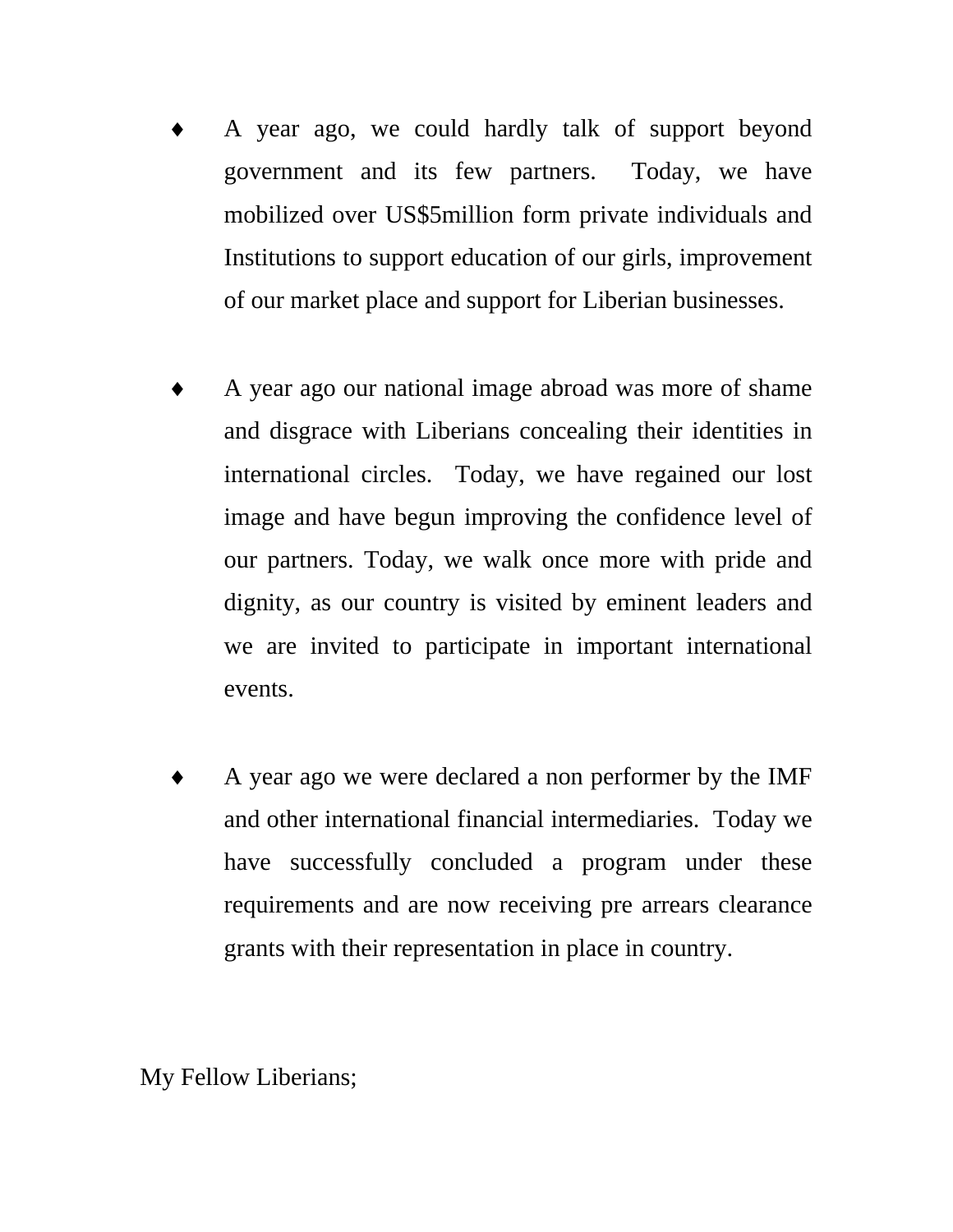## **Challenges**

The first year of our Administration has been a year of great challenges. We have not flinched from confronting the challenge of leadership and governance, making some very difficult decisions along the way. Many challenges still remain. These include:

The need to reorder the mindset and attitude of our postconflict society – managing the anxiety about change and the raised expectations fueled by more than 14 years of deprivation and unmitigated sufferings. This is a huge undertaking, given the rumblings associated with lost power, privilege, influence, and access to resources. But, as in most instances, such rumblings are ephemeral. Our obligation is to continue the job we have started, build upon the progress and adherent in all our spheres of activities, continue to demonstrate and assure our citizenry that our Administration is committed to creating a democratic society that guarantees individual liberties and opportunities for all.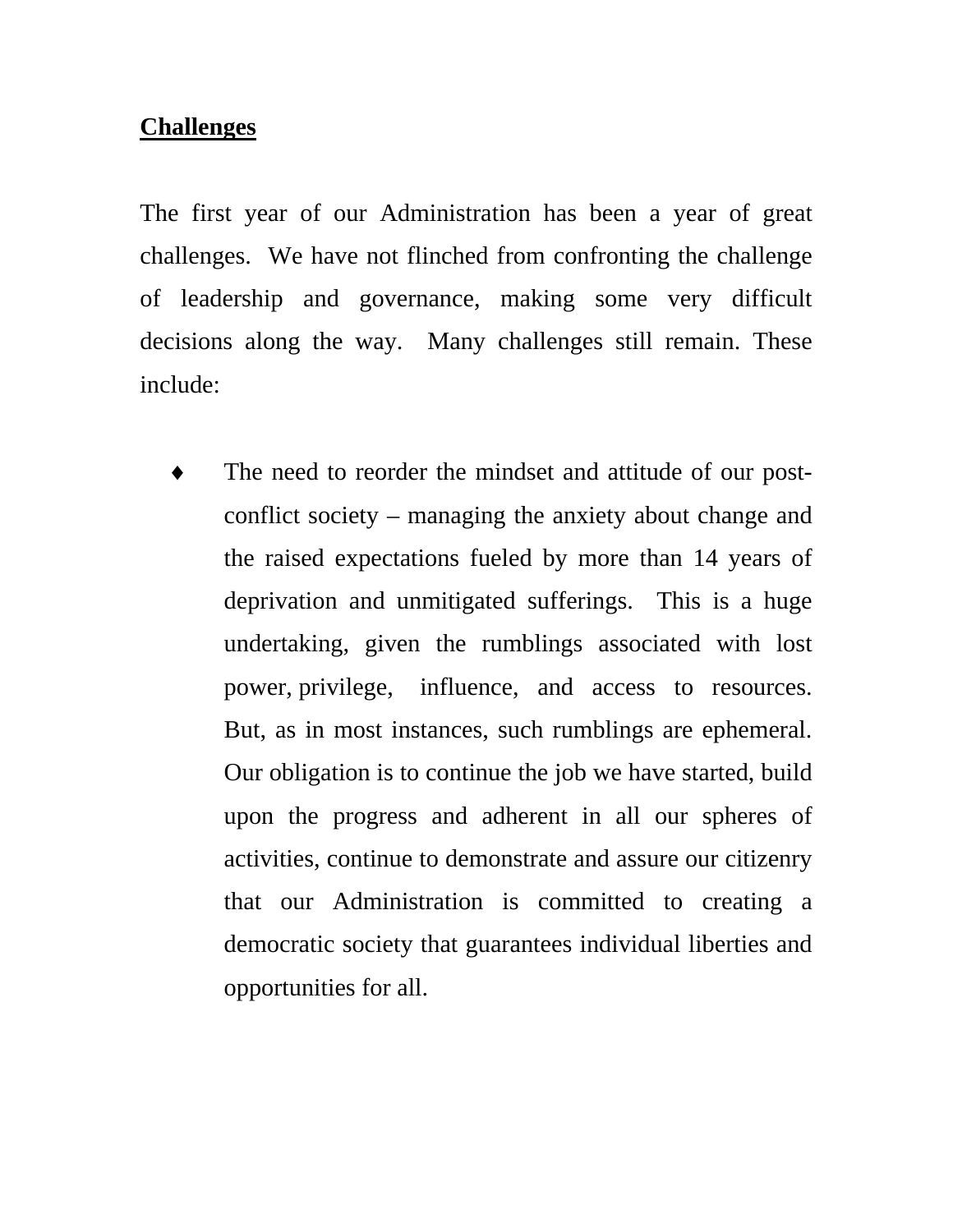- The need to develop a coherent and holistic economic agenda and policies that respond to our vision for renewing Liberia and building a prosperous and vibrant nation.
- The need to stimulate activities in our productive sectors  $$ mining, agriculture, by creating the conditions to attract private sector investment and capital.
- The need to be more innovative in the creation of jobs for the thousands of our youths who remain idle.
- The need to continue and enhance the implementation our reform agenda to bring the structural change and transformation which our country needs.
- The need to provide the means to strengthen the pillars of integrity, including the judiciary and the General Auditing Commission.
- The need to do more to enhance the processes of reconstruction by greater support to the Truth and Reconciliation Commission and the Independent Human Rights Commission and by bringing leaders of political parties within a cooperative framework for the socioeconomic development and progress of our nation. As we begin the second year of our Presidency, we will give priority to our effort to reach out more. We will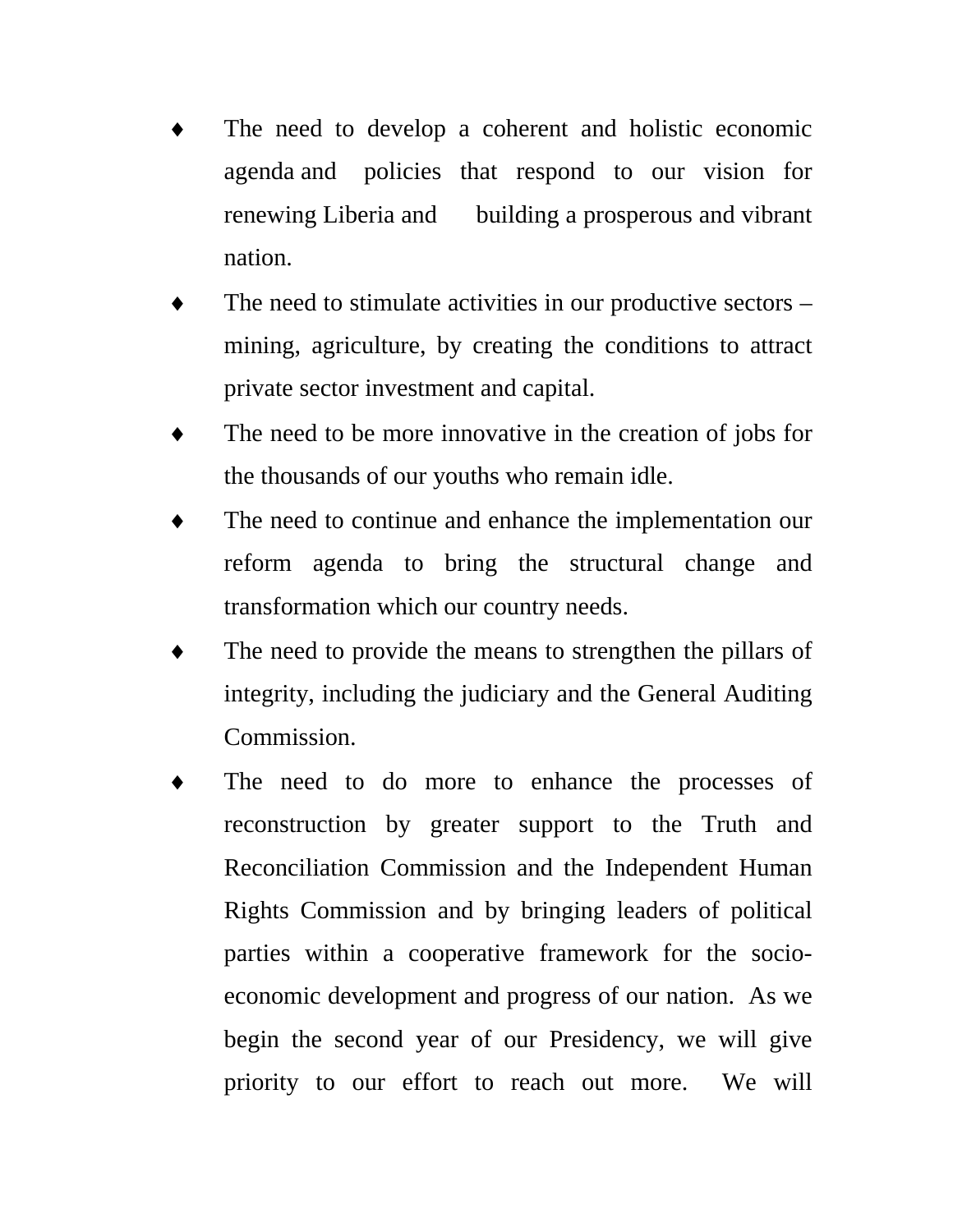encourage leaders of other political parties to reach out, as well.

The need to continue and accelerate the rehabilitation of infrastructure which includes schools, roads, health facilities with our limited resources and national capacities.

My Fellow Liberians:

## **Conclusion**

As we bring down the curtain on our first year, it is sad to note the unfortunate state of affair in the Honorable First Branch of Government. This comes at a time when we should all be collectively assessing and commending our collaboration and our progress even as we recommit to do more in the future. While respecting their independence and authority, I can only call upon them, all of them, to consider the harmful indications to our national endeavors as a result of that which is being played in the local and foreign press.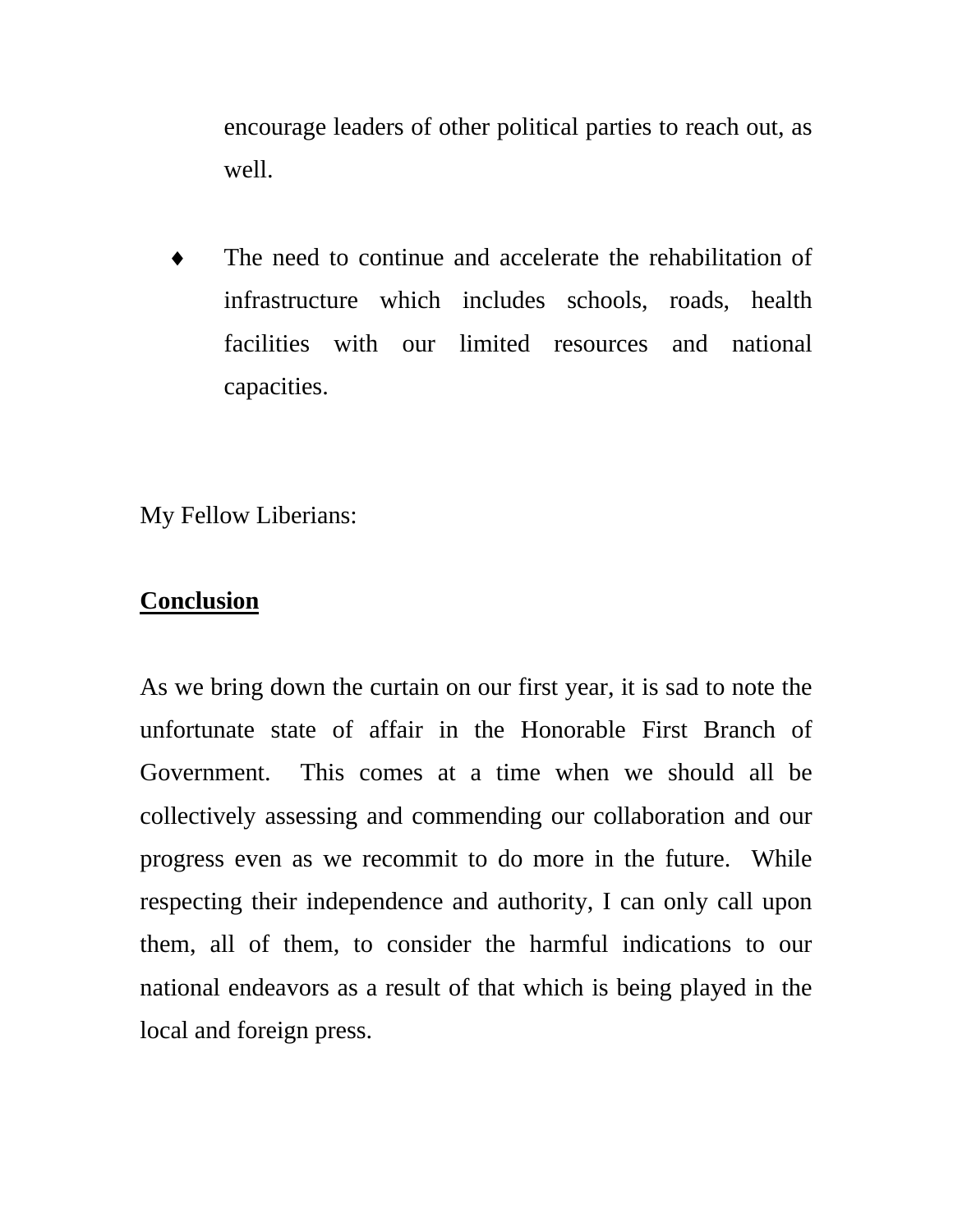Finally, I sincerely thank each and every one of our citizens and partners for their trust and for choosing the path of peace and security and stability.

I thank my colleagues who lead and managed the other two branches of our Government for their cooperation and collaboration.

I thank members of my Cabinet and all others who served in the Executive Branch of our Government for their sacrifice and contributions.

We should all be glad for the progress but mindful that much work lies ahead of us. Many difficult challenges have confronted us and many more will confront us. We must resolve to meet each with the same resolve and valor with which we have met and dealt with the challenges of the first year of our Presidency.

As we begin the journey of our second year, I renew to each of you, our citizens, at home and abroad, the same commitment and dedication and zeal that have characterized our first year as President. We shall continue to work to further nurture and